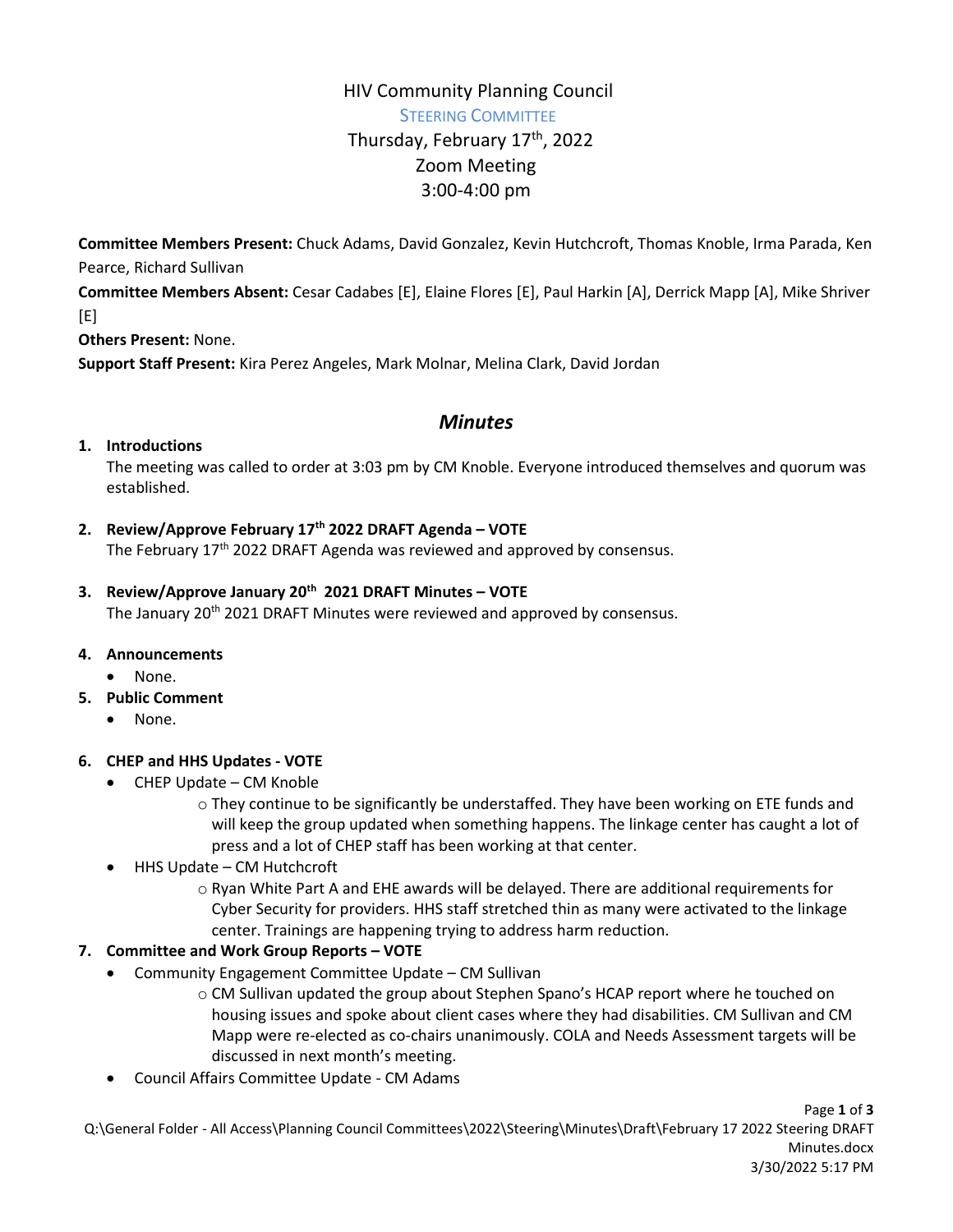- o CM Adams updated the group the discussion regarding in-person/hybrid meetings and the group decided to push it off until March. In March, we will hopefully know more regarding COVID-19.
- Membership Committee Update CS Molnar
	- $\circ$  CS Molnar updated the group around council member recruitment discussions as well as a notice of attendance sent.
- Work Groups Update (PLWH) *did not meet*
- Return to In-Person Meetings Update
	- o CS Molnar updated the group regarding a notice he received regarding in-person meetings. Currently, they are mandated to not meet in-person. He highlighted that local mandates specify that the group must collect proof of vaccination from its members. According to our bylaws, the group can discuss whether they want to follow the local mandates.
		- CM Pearce asked if members can show their vaccination cards at the meetings or do they need to send them to someone?
			- a. CS Molnar clarified that members would need to email them to council staff in order to get those to the mayor's office.
		- CM Gonzalez highlighted that if there are members who cannot get vaccinated what happens then?
			- a. CS Molnar answered that there is no specification regarding folks who cannot be vaccinated, but that is a question they can raise.
		- CM Hutchcroft clarified that so far there are no known medical excuses for someone not getting the vaccination and the only reason there currently is involves allergic reactions which are very low.
		- CM Sullivan, CM Adams, and CM Parada agreed that members should present proof of vaccination.
		- **EXECO** Molnar provided next steps regarding this mandate. The first step would be presenting this at Full Council, then sending it out to members. In the case that there is a member who does not want to abide by the rules, then their case will be dealt with by either membership or leadership.
		- CM Pearce brought up the question of someone who does not want to comply, do they just automatically get kicked out or are there other routes to go such as leave of absences?
			- a. CS Molnar clarified that according to the mandate, this would be noted as misconduct and would initiate the process of getting kicked off a group.
	- o This means that council members will need to email CS Molnar their proof of vaccination as soon as possible since the deadline is February 28<sup>th</sup>.

## **8. Full Council Evaluation**

- CS Molnar shared the meeting evaluation for January's Full Council meeting which had a rating of 9.5
- **9. Full Council Agenda**
	- CS Molnar reviewed the Full Council agenda for February 28<sup>th</sup>.
- **10. Next Meeting Dates & Agenda Items**

*The date of the next Steering Committee meeting is scheduled for March 17th, 2022 from 3:00-4:30 pm via Zoom.*

## **11. Adjournment**

• The meeting was adjourned at 4:05 pm by CM Knoble.